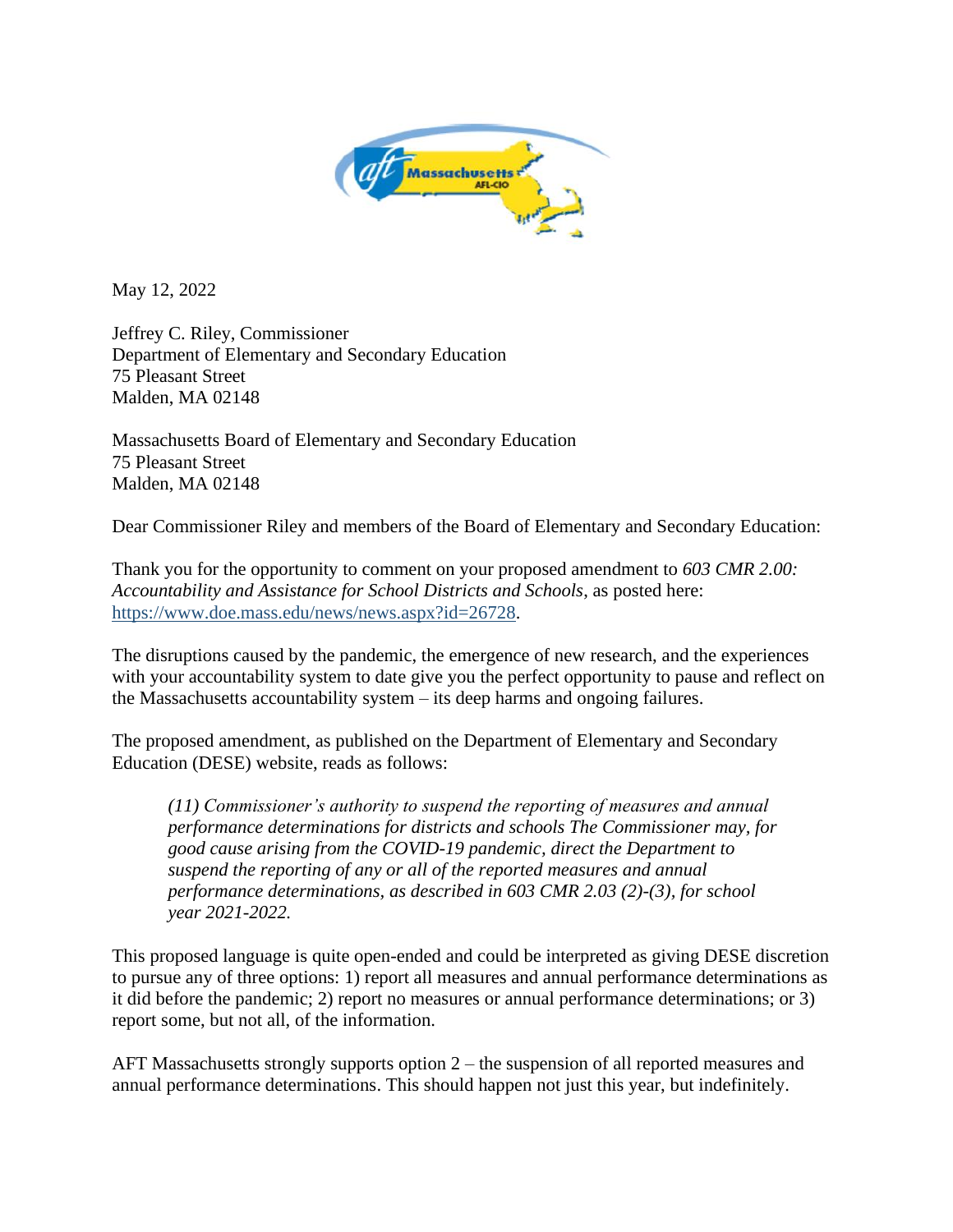Even before the pandemic, it was clear that the state's accountability system is broken beyond repair. The pandemic has only shed more light on the inequities and biases built into the system. I touched on many of these themes in my letter to you dated Feb. 23, 2022. That letter highlighted recent research showing the bias and inaccuracy inherent in the school percentile metric – the crux of DESE's accountability system. I am enclosing the letter as part of these comments and urge you to read it again.

A biased and inaccurate rating system causes real harm to low-income communities and communities of color. Among other harms, it:

- Falsely labels schools and districts as "low-performing," stigmatizing students, families, and educators who are working hard to overcome the learning barriers tied to poverty and others forms of socioeconomic disadvantage.
- Sends the misleading message that "low-performing" schools are only to be found in low-income communities and communities of color – the corollary being that white suburban schools are doing just fine and require no improvement. This false perception reinforces systemic racism.
- Exacerbates segregation by race and class, steering families with means to higher-ranked schools, even if these schools aren't truly of higher quality.
- Subjects low-income communities and communities of color to DESE interventions that are top-down, punitive, and ineffective. In the communities where DESE interventions occur, the costs are high: democracy is eroded; student learning experiences are narrowed; and school communities and students suffer from disruption and instability.

Ironically, the steep costs associated with DESE ratings and interventions are often justified on the grounds – the promise – that the interventions will "accelerate student achievement" and "close achievement gaps." In short, that they will raise MCAS scores and improve school rankings.

But, according to DESE's own data, they don't even do that. Here is the track record of DESE's interventions to date:

- Southbridge was put into receivership in  $2016 it$  is now the worst-performing district in the state, according to DESE's rankings.<sup>1</sup>
- Holyoke was put into receivership in  $2015 it$  is now the second-worst-performing district. 2
- Springfield has undergone multiple state interventions since  $2010 i$  t is now the thirdworst-performing district.<sup>3</sup>

<sup>&</sup>lt;sup>1</sup> Se[e https://www.doe.mass.edu/charter/enrollment/CapIncrease/;](https://www.doe.mass.edu/charter/enrollment/CapIncrease/) click on "2020 district ranking."

<sup>2</sup> Se[e https://www.doe.mass.edu/charter/enrollment/CapIncrease/;](https://www.doe.mass.edu/charter/enrollment/CapIncrease/) click on "2020 district ranking."

<sup>&</sup>lt;sup>3</sup> Se[e https://www.doe.mass.edu/charter/enrollment/CapIncrease/;](https://www.doe.mass.edu/charter/enrollment/CapIncrease/) click on "2020 district ranking."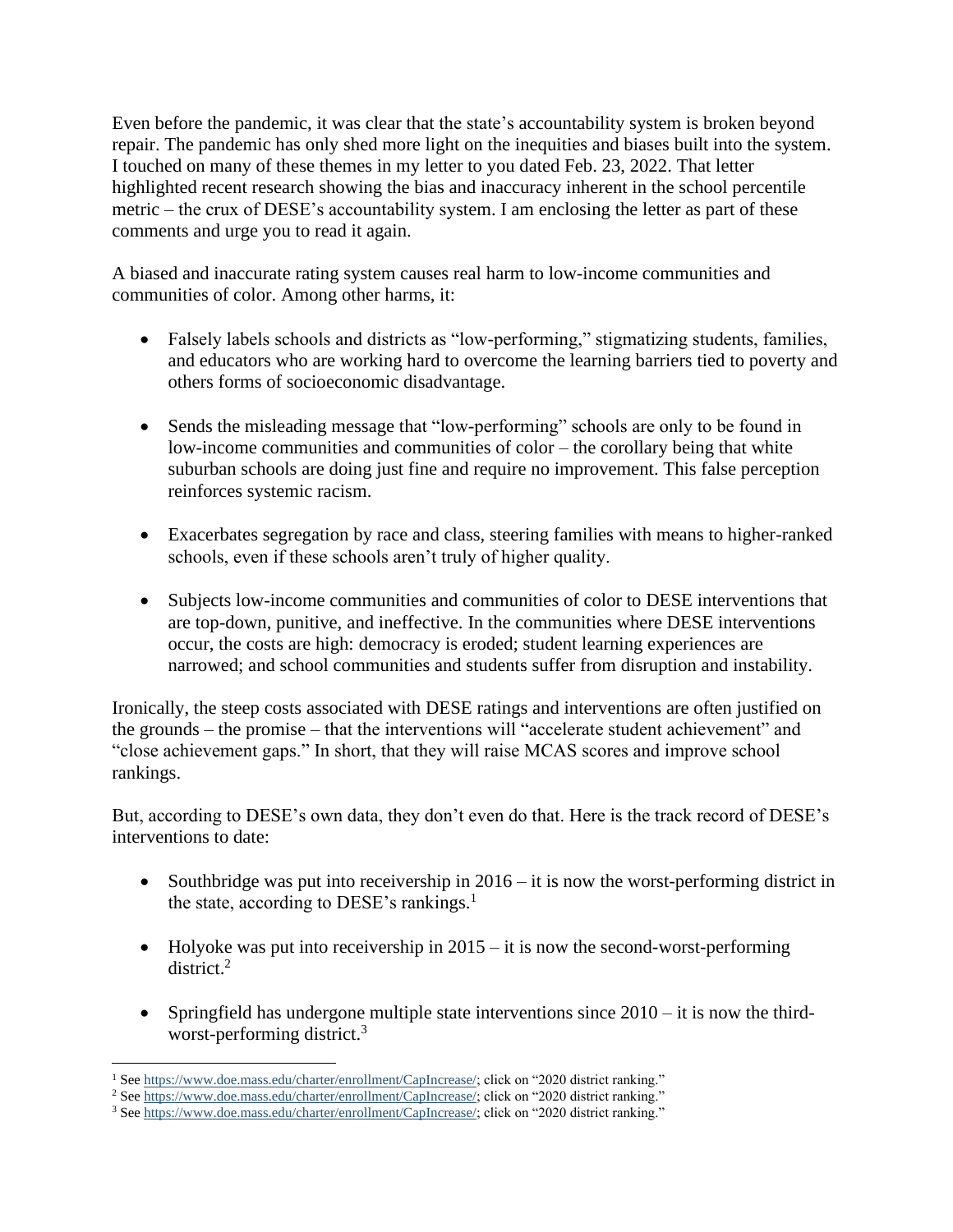- Looking specifically at schools in the DESE-run Springfield Empowerment Zone (established in 2014), these schools are among the lowest-ranked schools in the state. Of the 3,904 students who attend eight non-selective Zone schools with school percentile data from 2019, the most recent year available, 81 percent attend schools that DESE ranks in the bottom 5 percent – that is, with a school percentile of 5 or below.<sup>4</sup>
- Even highly touted Lawrence, which saw an initial uptick after being put in receivership in 2011, is back in the lowest 6 percent of districts, 5 and residents are clamoring for local control.<sup>6</sup>
- Schools taken over by DESE have not fared much better. DESE declared four schools "chronically underperforming" in 2013 and has had full operational control since that time. Nine years later, no school designated as chronically underperforming has exited that status, presumably because there has not been enough progress to warrant release.

Given the significant harms caused by the rating system and interventions, and given the failure to deliver on promised results, it seems that some degree of self-reflection or policy course correction should occur before simply resuming business as usual. But Commissioner Riley's March 14, 2022, memo on this topic to the Board indicates that getting back to business as usual is exactly what DESE intends to do, particularly regarding school percentiles. In that memo, Commissioner Riley writes:

*In the fall of 2022, the Department proposes to produce some, but not all, of the information associated with annual district and school accountability determinations. Under this "accountability lite" model, we intend to publish district, school, and student group-level performance data for each of the approved accountability indicators, as well as certain normative measures (e.g., school percentiles) that will help districts, schools, the Department, and the public assess the performance of all districts and schools using common measures.* [bolding added for emphasis]

While the memo goes on to say that DESE intends to suspend some measures this fall, those measures are generally ones that rely on comparisons to 2021 MCAS data, which DESE has already acknowledged to be unreliable given the disruptions to MCAS testing caused by the pandemic. The implication is that DESE will resume reporting and using these other measures as soon as doing so is practical and technically feasible. This displays an unwillingness to engage in any kind of serious self-reflection around the impact of harmful and failed policies.

<sup>4</sup> See AFT Massachusetts research brief at [https://btu.org/wp-content/uploads/2022/04/Springfield-Empowerment-Zone-research](https://btu.org/wp-content/uploads/2022/04/Springfield-Empowerment-Zone-research-brief_FINAL_April-20229.pdf)[brief\\_FINAL\\_April-20229.pdf.](https://btu.org/wp-content/uploads/2022/04/Springfield-Empowerment-Zone-research-brief_FINAL_April-20229.pdf)

<sup>5</sup> Se[e https://www.doe.mass.edu/charter/enrollment/CapIncrease/;](https://www.doe.mass.edu/charter/enrollment/CapIncrease/) click on "2020 district ranking."

<sup>6</sup> This WBUR radio broadcast features local Lawrence voices asking for restoration of local control:

<https://www.wbur.org/radioboston/2021/10/21/lawrence-schools-receivership>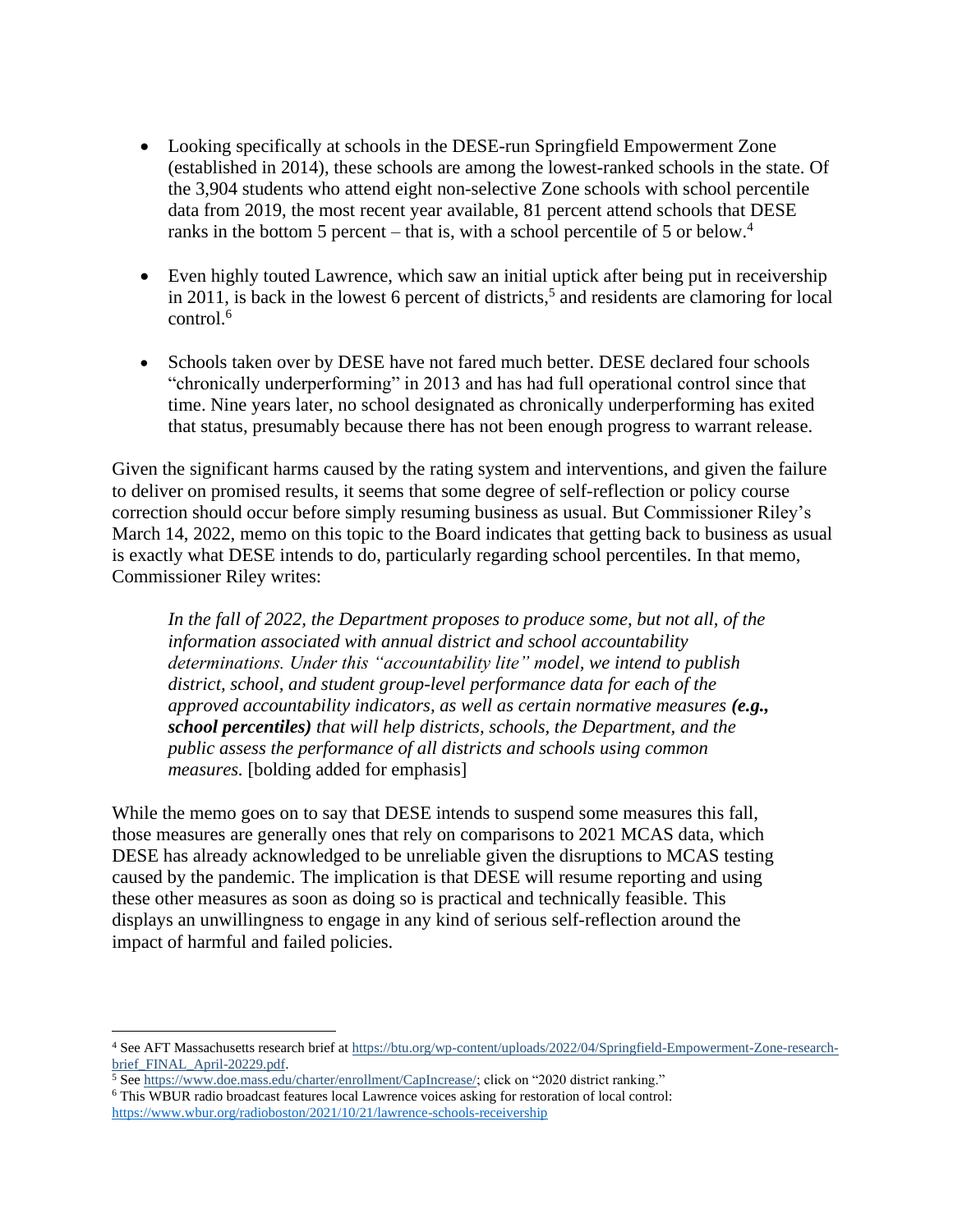In my Feb. 23 letter, I applauded DESE for its recent efforts to re-examine its policies through a racial equity lens. But the question I asked bears repeating: Why has the accountability system—with its demonstrated racial and socioeconomic bias and clear mismeasurement of school quality—escaped this reckoning? Why does DESE continue to label and punish schools serving students of color based on biased, inaccurate, and discredited measures?

In the medical profession, practitioners are taught to "first, do no harm." The same principle should apply here. The current "test, rank, label, and punish" approach to accountability is causing serious and demonstrable harm. Until that harm can be stopped, all accountability measures and DESE interventions should be suspended – not just for 2021-22 but indefinitely. It's time to pause, reflect and reimagine school-accountability policy. We urge you to make that a top priority, and we look forward to being part of that work.

Sincerely,

Beth Kint

Beth Kontos President, AFT Massachusetts

- cc: Rob Curtin, Department of Elementary and Secondary Education Russell Johnston, Department of Elementary and Secondary Education
- Enclosure: Letter dated Feb. 23, 2022, from AFT Massachusetts President Beth Kontos to Commissioner Jeff Riley and Board members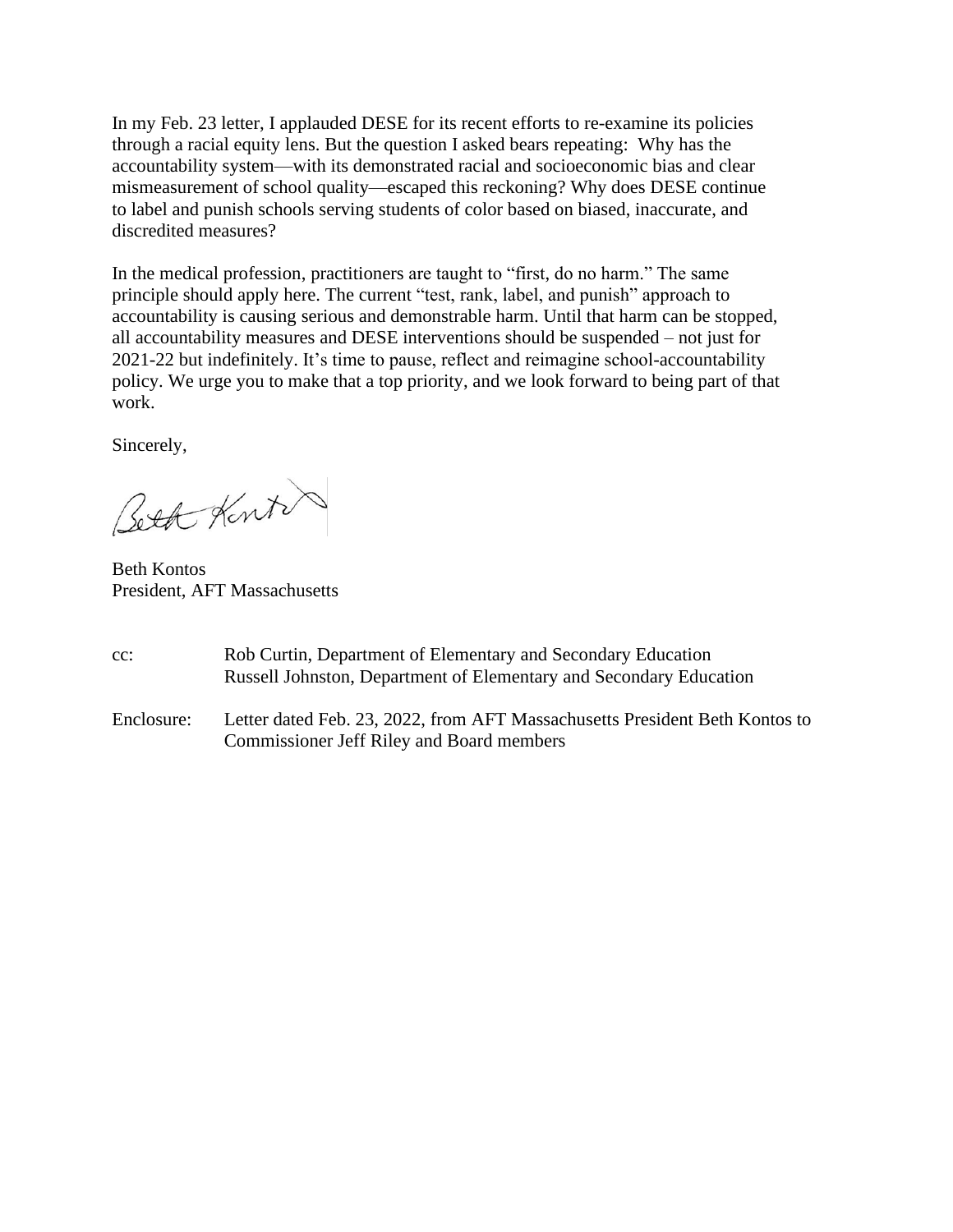

February 23, 2022

Jeffrey C. Riley, Commissioner Department of Elementary and Secondary Education 75 Pleasant Street Malden, MA 02148

Massachusetts Board of Elementary and Secondary Education 75 Pleasant Street Malden, MA 02148

Dear Commissioner Riley and Members of the Board of Elementary and Secondary Education:

Thank you for the opportunity to comment on your proposed modifications to the school and district accountability system for school year 2021-22, as posted for public comment here: [https://www.doe.mass.edu/accountability/lists-tools/default.html.](https://www.doe.mass.edu/accountability/lists-tools/default.html)

Regarding your proposal to suspend school-specific accountability targets for the year, it's hard to see how anyone could object to that, given the lack of reliable data from the 2020-21 school year to use as a baseline.

What troubles us greatly, however, is your stated intent to move forward with the school percentile metric<sup>7</sup>—a metric that research shows to be biased and deeply flawed. The disruption to MCAS data caused by the pandemic only exacerbates the problems with this metric.

As you know, the school percentile metric is used to rank order schools, giving primary emphasis to MCAS achievement. Specifically, the current system weights achievement and growth using a 3:1 ratio.<sup>8</sup> Because MCAS achievement is so strongly linked to students' socioeconomic status (SES), it has long been regarded as a biased and inaccurate measure of school quality. The school percentile metric is similarly biased and inaccurate since its primary component is MCAS achievement.

There has always been a strong research base to support these concerns, and past debates in Massachusetts about how much weight to give achievement vs. growth reflected those concerns.

 $<sup>7</sup>$  More recently, DESE has referred to this metric as an "accountability percentile." In our comments, we treat the</sup> two terms—school percentile and accountability percentile—interchangeably.

<sup>8</sup> See *Summary of the District and School Accountability System*, June 2019, at <https://www.doe.mass.edu/accountability/lists-tools/default.html>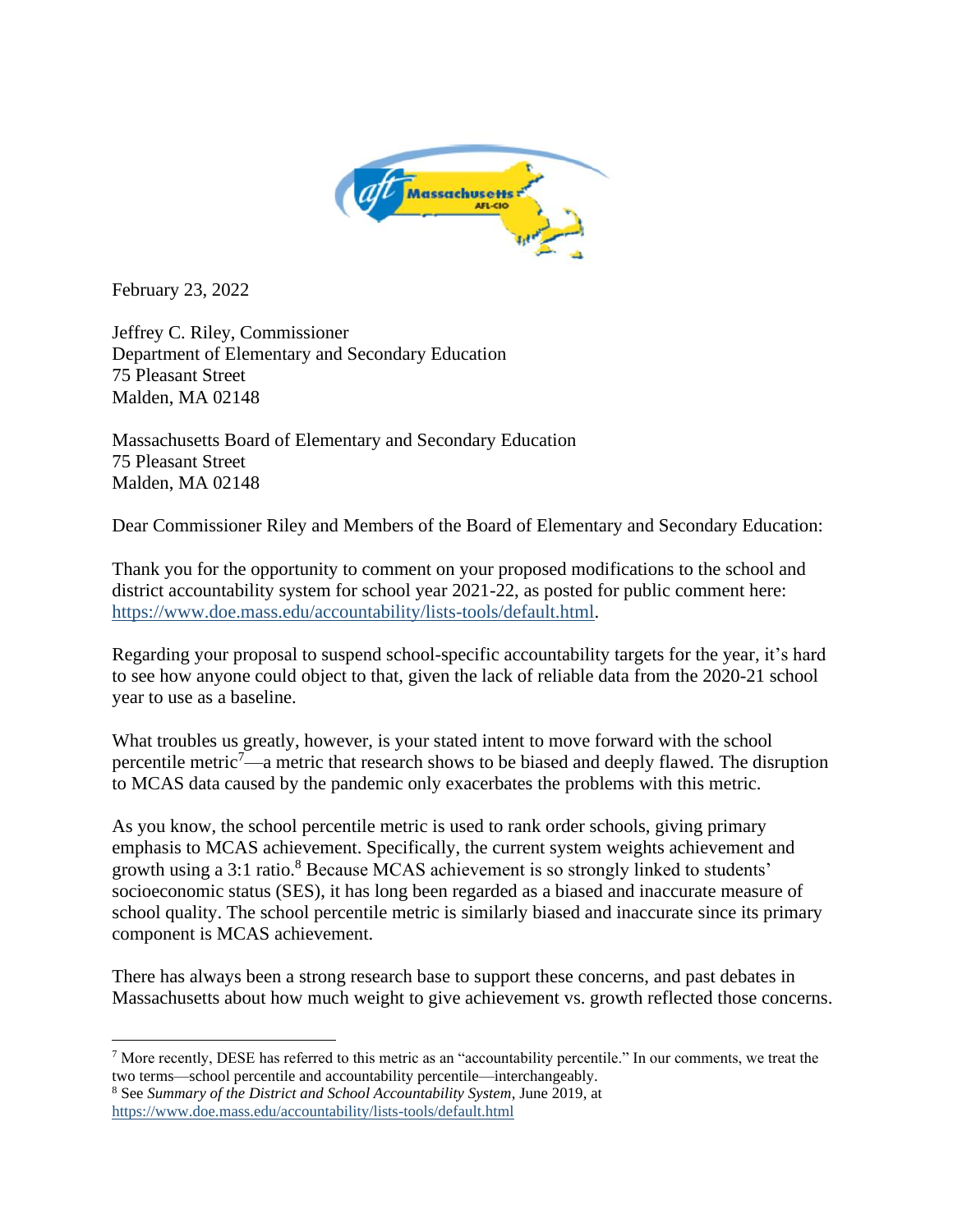In fact, when Commissioner Riley was the Lawrence Receiver, he was a consistent and forceful proponent for giving more weight to growth, as the Lawrence Public Schools routinely showed significantly higher ratings on growth than achievement, and it was understandable for LPS leaders to want credit for that progress. Other urban superintendents have made similar arguments.

Recent research elevates these concerns, underscoring the bias and error inherent in achievement scores when used as measures of school quality. Two studies in particular warrant a close look.

## **Center for Education and Civil Rights Study**

A 2020 study<sup>9</sup> of the Massachusetts accountability system led by UMass-Lowell Professor Jack Schneider examined the relationship between the accountability/school percentiles calculated by DESE and the racial composition of schools. Among the main findings:

- "Students of color are disproportionately represented in schools rated as low performing according to Department of Elementary and Secondary Education's accountability system," whereas "schools rated most highly on DESE's accountability system, on average, are overwhelmingly white."
- Similar disparities are evident for other historically disadvantaged groups: "Schools serving high populations of English language learners and Economically Disadvantaged students are disproportionately represented in the lowest accountability quintile."
- "In sum, one can generally predict whether a school will be designated as lower performing…by looking at the demography of its student population…the schools most likely to be sanctioned are the schools serving the largest shares of the least advantaged."
- These correlations, however, do not mean that schools serving high-need students are of lower quality. Because current accountability measures—namely, achievement levels correlate strongly with student background variables, "heavy reliance on standardized achievement scores systematically disadvantages schools with higher percentages of lowincome students and students from historically marginalized racial groups. As a result, the existing system appears to reflect demography more than it does school quality."
- Despite its obvious flaws, the existing system has profoundly negative effects, including increased racial segregation: "The present accountability system not only ignores racial diversity, but appears to actively *discourage* it. Existing accountability mechanisms currently produce sanctions mostly for schools with majority populations of color; at the same time, they single out predominantly white schools for praise, drawing the attention of families with the privilege to choose where they send their children to school."

<sup>9</sup> Schneider, J., Piazza, P., Carey, A. J., and White, R. S. (2020). *School integration in Massachusetts: Racial diversity and state accountability*. Beyond Test Scores Project and Center for Education and Civil Rights. [https://static1.squarespace.com/static/60aea369b2b1517a8d2afb0c/t/60b00f9a2dd26f3a72e1c78f/1622151076845/D](https://static1.squarespace.com/static/60aea369b2b1517a8d2afb0c/t/60b00f9a2dd26f3a72e1c78f/1622151076845/Demography_Report_FINAL_7.24.20.pdf) [emography\\_Report\\_FINAL\\_7.24.20.pdf](https://static1.squarespace.com/static/60aea369b2b1517a8d2afb0c/t/60b00f9a2dd26f3a72e1c78f/1622151076845/Demography_Report_FINAL_7.24.20.pdf)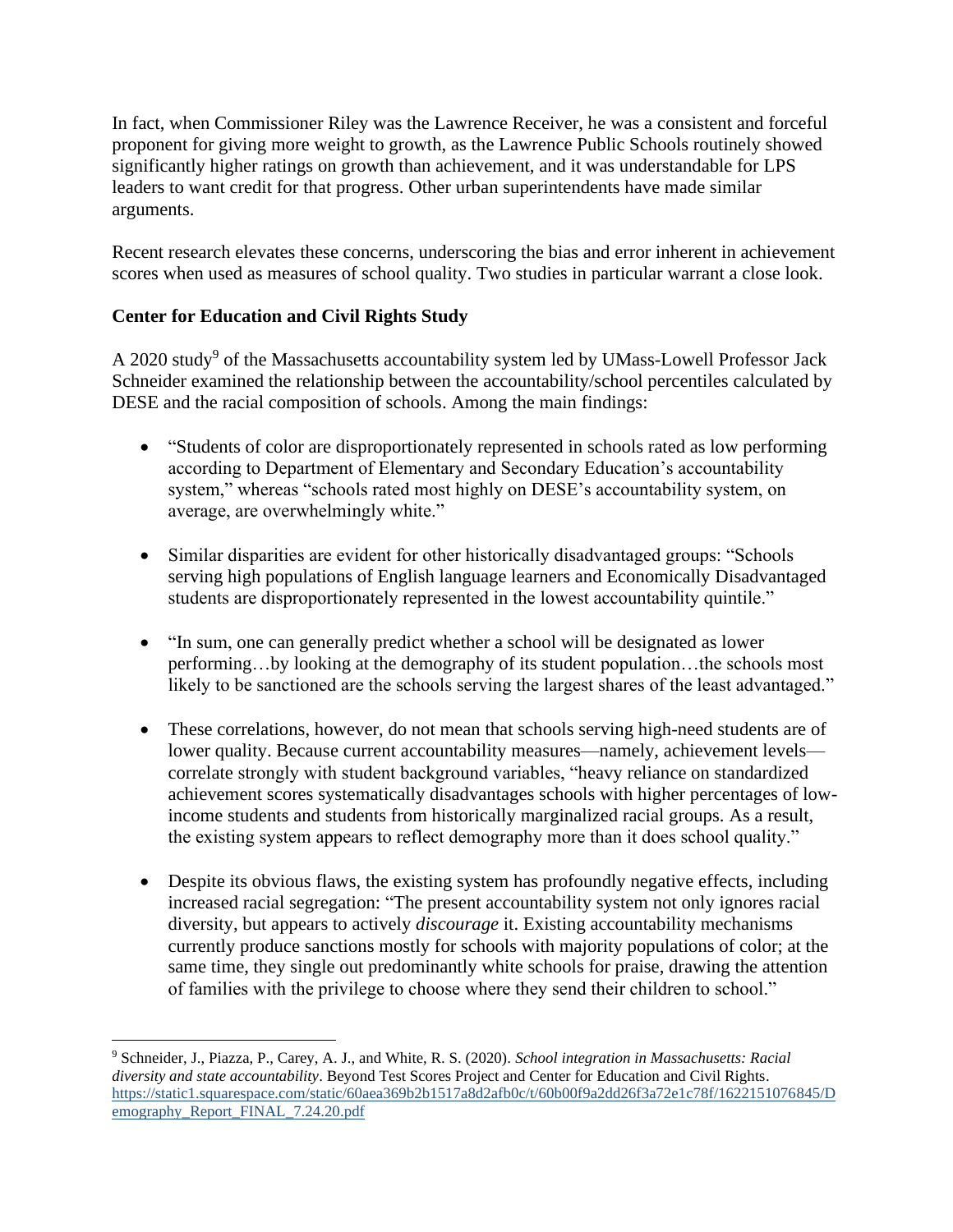## **MIT Study**

A 2022 study<sup>10</sup> led by Nobel Prize-winning economist Joshua Angrist of MIT examined two school accountability systems—Denver's and New York City's—that generate ratings similar to those used in Massachusetts. The study concluded that the supposed inferiority of low-rated schools serving predominantly students of color is due to inaccuracy in the underlying measures (achievement levels) and is not due to lower-quality education. Among the main findings:

- "Selection bias drives the correlation between widely used ratings and student racial composition: many schools rate higher simply because they serve students who tend to have higher test scores regardless of school quality (e.g., higher-income students)."
- "True school quality appears unrelated to race."
- The main driver of the discrepancy between ratings and true school quality is the reliance on achievement levels, which "are strongly correlated with race" but "only weakly related to [true] quality due to selection bias." In contrast, progress—or growth—ratings "predict school quality much more accurately than levels ratings," although "some selection bias remains."
- Using inaccurate ratings based on achievement levels has troubling implications: "School ratings that fail to adjust for [selection bias] conflate differences in school quality with differences in student composition; recent research suggests such selection bias is pervasive. Rating schemes that reward family background rather than educational effectiveness are likely to direct households to low-minority rather than higher-quality schools, while penalizing schools that improve achievement for less-advantaged groups."

## **Implications for Massachusetts**

The Center for Education and Civil Rights study focused on Massachusetts, clearly showing the disparate impact of the DESE accountability system on low-income communities and communities of color.

While the MIT study focused on Denver and New York City, the implications extend to any state or district system that treats high achievement scores as proof of high school quality and low achievement scores as proof of low school quality. With its school percentile metric that weights achievement and growth using a 3:1 ratio, the Massachusetts rating system is certainly one of those systems, as explained well in this news article: [https://schoolyardnews.com/new-proof](https://schoolyardnews.com/new-proof-that-the-state-accountability-system-is-biased-against-boston-b41e42896a57)[that-the-state-accountability-system-is-biased-against-boston-b41e42896a57.](https://schoolyardnews.com/new-proof-that-the-state-accountability-system-is-biased-against-boston-b41e42896a57)

This new research and the disruptions caused by the pandemic give us the perfect opportunity to pause and reflect on the Massachusetts system. We applaud DESE for its recent efforts to reexamine its policies through the lens of racial equity and justice. We wonder, however, why the

<sup>10</sup> Angrist, J., et al. (2022). *Race and the Mismeasure of School Quality*. <https://blueprintlabs.mit.edu/research/race-and-the-mismeasure-of-school-quality/>